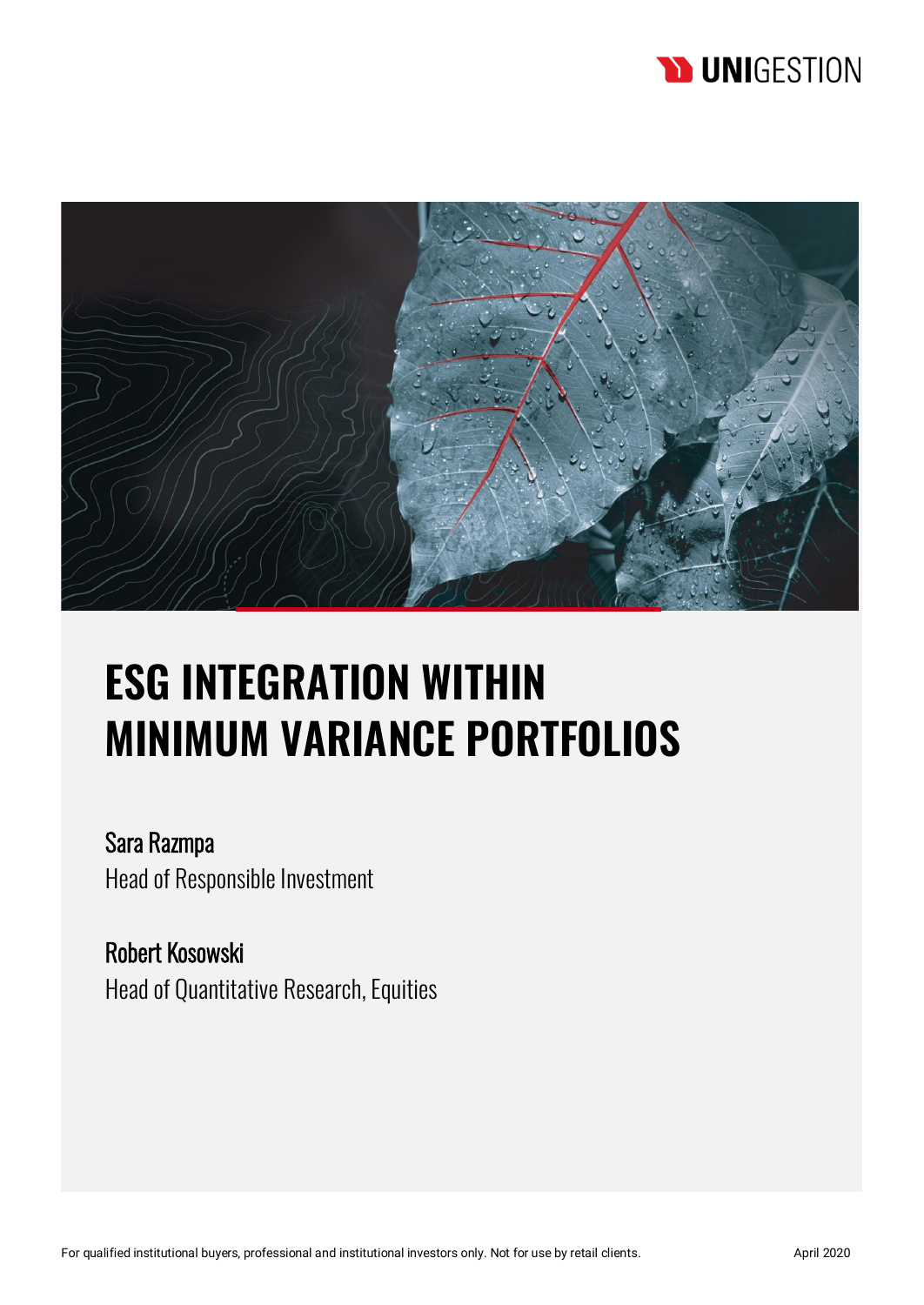

# **OVERVIEW**

Investors are increasingly looking to incorporate ESG preferences into their investment strategies, yet the implications of doing so on portfolio efficiency and performance are not always clear. In this paper, we analyse the impact of integrating different ESG criteria within minimum variance strategies on their risk/return characteristics as well as country and sector allocation. While noting the limitations of backtesting in an ESG context, we show that incorporating both bottom-up and top-down ESG restrictions does not materially affect portfolio efficiency and can lead to improved risk-adjusted performance and downside protection. This means that investors can address their ESG preferences while still achieving their investment objectives.

# **Literature Review and General Theory**

Unigestion has been an active proponent of responsible investing since 2004. We have introduced a number of initiatives and products, signed the United Nation's Principles for Responsible Investment (UN PRI) in 2013 and significantly accelerated our SRI-related activities since 2016. Today, socially responsible investment (SRI) is ingrained in everything we do, from the integration of the highest international standards into our investment processes for both standard and customised products, to the promotion of these practices internally and externally. As a UN PRI signatory, we are committed to adhering to the Principles as long as they are consistent with our fiduciary duties:

- We incorporate ESG criteria into our investment analysis and decision-making processes
- We are active owners and incorporate ESG issues into our ownership policies and practices
- ▶ We seek appropriate disclosure on ESG issues by the entities in which we invest
- We promote acceptance and implementation of the principles within the investment industry
- We work together to enhance our effectiveness in implementing the principles
- We report on our activities and progress towards implementing the principles

At Unigestion, we have performed long and detailed studies into the various ways ESG criteria could be integrated into investment strategies. We have researched the growing academic and industry literature on ESG investing and its effect on asset prices and asset allocation. For institutional investors looking to incorporate ESG considerations into their investment process and improve risk-adjusted returns, the recent literature suffers from several limitations that we note at the outset:

- 1. First, the literature relies on historical data and historical relationships between asset prices and ESG metrics. To the extent that unanticipated technological and regulatory changes related to ESG will drive asset prices in the future, this implies that past empirical results are of limited use in the future.
- 2. Second, most papers carry out correlation analyses between ESG ratings and stock returns or construction-optimised portfolios based on ESG ratings without explaining the economic transmission mechanisms that are behind the relationship between those ratings and future stock returns.
- 3. Third, most institutional investors' portfolios are global in nature, yet the majority of studies examine only US data. There are significant differences in ESG norms and preferences between different regions, such as the US and Scandinavia, for example, which make generalisations based on US data of limited use.
- 4. Fourth, most studies consider ESG criteria at the stock level, whereas institutional investors typically also aim to arrive at aggregate portfolio-level ESG scores that account for a trade-off between ESG and other objectives.
- 5. Finally, the portfolio rebalancing frequency of many institutional portfolio construction processes balances the timely use of new information and turnover costs, which implies that, in general, information is incorporated into the portfolio construction process quickly. Many ESG studies form portfolios at a relatively infrequent and, at times, annual frequency, which is not a good guide to how ESG metrics would affect portfolio construction in practice.

Many recent investor surveys show that the majority of institutional investors consider ESG criteria when constructing equity portfolios. Apart from ethical considerations, there are also strong commercial reasons for this. Hartzmark and Sussman (2019) show that ESG ratings have a statistically significant and causal effect on fund flows. They find that being categorised as low sustainability resulted in net fund outflows of more than USD 12 billion, while being categorised as high sustainability led to net inflows of more than USD 24 billion. However, the authors do not find evidence that high sustainability funds outperform low sustainability funds. The authors interpret their evidence as consistent with positive affect influencing expectations of sustainable fund performance and non-pecuniary motives influencing investment decisions.

As noted above, most papers on ESG focus on the correlation between ESG ratings and stock returns without explaining the economic transmission mechanisms behind the correlation. One exception is Giese et al (2017). The authors build on the notion of "transmission channels" within a standard discounted cash flow (DCF) model and distinguish a cash-flow channel, an idiosyncratic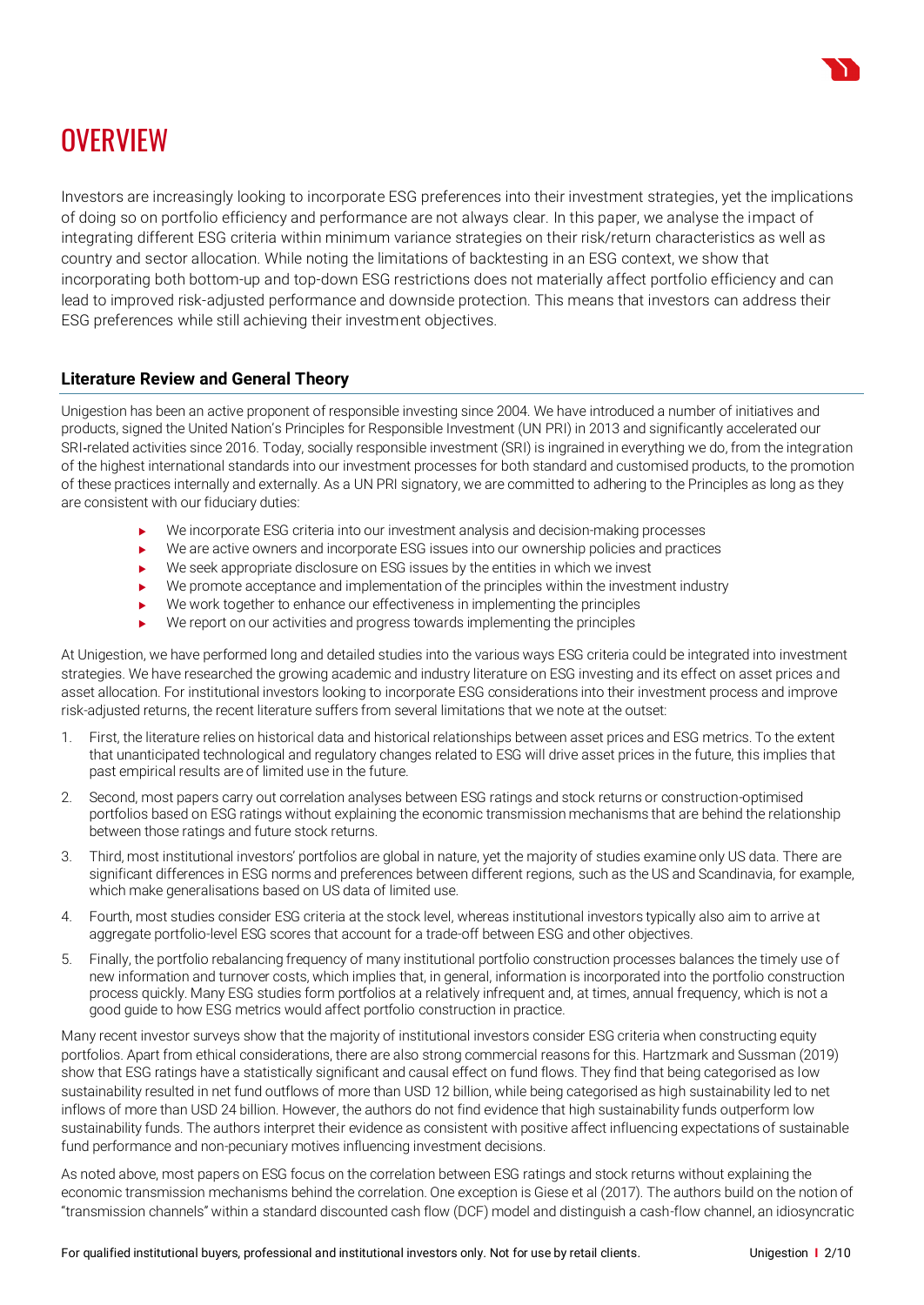risk channel and a valuation channel. The authors find that for the two idiosyncratic transmission channels, high ESG-rated companies tended to show higher profitability, higher dividend yield and lower idiosyncratic tail risks. Moreover, high ESG-rated companies tended to show less systematic volatility, lower values for beta and higher valuations, which verifies the valuation channel.

Although the paper of Giese et al (2017) shows empirically the importance of different transmission channels from ESG ratings to stock performance, the authors do not provide a theoretical framework that helps to assess the costs and benefits of ESG investing. Pedersen, Fitzgibbons, and Pomorski (2019) develop just such a framework. The authors show that, theoretically, an investor optimally chooses a portfolio on the ESG-efficient frontier and that the portfolios that span the frontier are all combinations of the risk-free asset, the tangency portfolio, the minimum variance portfolio, and what we call the ESG-tangency portfolio (fourfund separation). Pedersen et al (2019) test the theory's equilibrium predictions using four ESG proxies and offer a rationale for why certain ESG measures predict returns positively, while others predict returns negatively or close to zero.

In line with the theory of Giese et al (2017), Unigestion views ESG criteria as a source of risk. We believe that integrating ESG criteria into our investment processes is essential to better managing the risk of our investments. We approach ESG in the same way as all investment risk, carefully assessing the potential impacts and opportunities through a combination of systematic and discretionary analysis, research and monitoring. ESG criteria are naturally included in our 360° risk management process and therefore affect the way we select investments and build portfolios. In addition to traditional risk measures, such as fundamentals, volatility and liquidity, key considerations within our risk assessment also include ESG characteristics of companies, their carbon footprint as well as potential controversies.

# **ESG Integration: What are the Various Possibilities?**

There are no official classifications of the ways in which ESG criteria may be incorporated into investment strategies. However, academic papers, such as Amel-Zadeh, and Serafeim (2018), CFA Institute (2015), and GSIA (2016), have identified six possible ESG applications, as follows:

- 1. Norm-based Screening: The exclusion of instruments associated with key social or environmental issues. According to the European Sustainable Investment Forum, it is the "screening of investments according to their compliance with international standards and norms".
- 2. Negative or Exclusionary Screening: The exclusion of instruments from an investment universe based on our expectations regarding specific ESG-related risks.
- 3. Positive or Best-in-Class Screening: Investment in sectors or instruments selected for positive ESG criteria.
- 4. Integration: Systematic incorporation of ESG criteria within investment strategies, which usually appears as tilt to instrument allocations depending on the ESG criteria in comparison to peers.
- 5. **Impact or Thematic:** Investing in assets related to sustainability themes (such as clean water projects and green energy).
- 6. Active Ownership: Actively exercising shareholders' rights to influence corporate behaviour in the following ways:
	- i. Proxy voting on behalf of shareholders, which is one of the most important features in corporate governance.
	- ii. Individual Corporate Engagement: direct communication with a company's board, on behalf of shareholders, regarding specific issues or activities.
	- iii. Collaborative Corporate Engagement: joint communication with a company's board, on behalf of shareholders, regarding specific issues or activities, by a group of investors with mutual interests.

### **Unigestion's Approach**

We believe that applying a combination of the above is the most efficient way to manage broad strategies according to ESG criteria. However, we identify Best-in-Class screening and Impact-Investing to be more suitable for investments with a limited number of instruments and/or purpose-focused funds that serve a specific set of preferences.

We therefore incorporate the following ESG criteria into our standard equities investment process:

### 1. Norm-based Screening

i. Controversial Weapons: we do not invest in companies that are involved in the production or distribution of controversial weapons (anti-personnel mines, cluster munitions, chemical and biological weapons, depleted uranium ammunitions and nuclear weapons), as defined by UN conventions. These weapons are recognised as illegal by international conventions such as the Ottawa Treaty, which prohibits landmines.

We also believe that the following companies represent high financial, compliance and reputational risks and therefore exclude them from our investment universe across the firm:

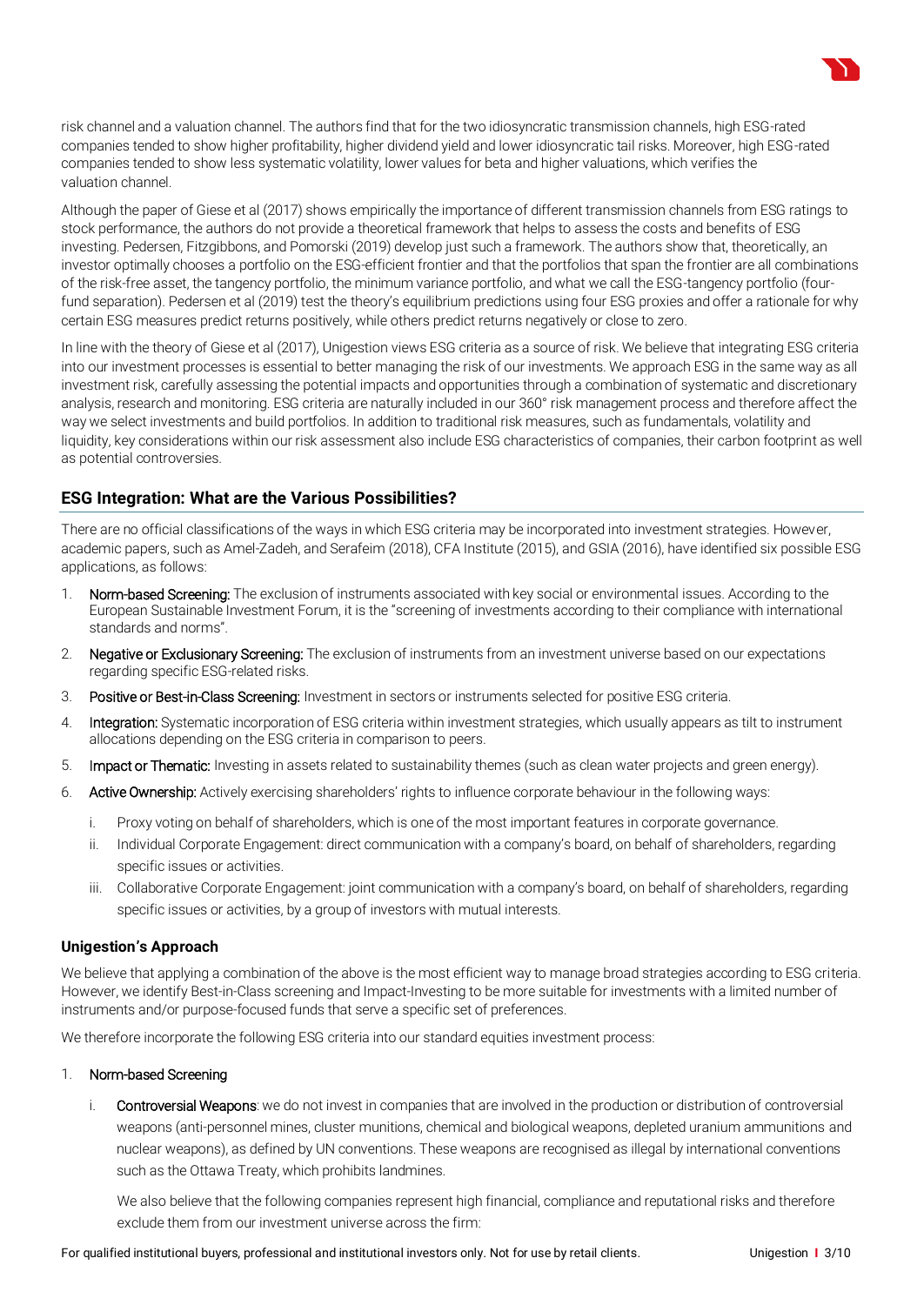- ii. Tobacco Producers: We view the sector as unethical because it profits from harmful activities. There is growing pressure from the World Health Organisation Framework Convention on Tobacco Control and other institutions to develop legislation to reduce the number of smokers. The UN Global Compact excluded tobacco companies in 2017. From a business point of view, tobacco is suffering from declining sales in combustibles (traditional cigarettes). Next-generation products are failing to offset this trend despite lower margins and they carry potential health risks as well. Given high reputational and litigation risk, and acknowledging that engagement is not likely to lead to any changes, we exclude all tobacco producers from our investment universe.
- iii. Adult Entertainment Producers: We recognise that this sector is deemed unethical in many instances and it may profit from harmful activities.
- iv. Thermal Coal: We exclude these companies in line with the aims of the Paris Agreement in an effort to reduce greenhouse gas emissions.

# 2. Negative or Exclusionary Screening

- i. Non-covered Companies: We exclude from the investment universe companies that are not covered by ESG scores.
- ii. Worst-in-class Companies: We favour companies with good or improving ESG scores. In general, we aim to exclude companies with ESG scores ranked in the worst decile of the universe. However, we value the efforts made by companies in the worst decile of the universe to improve their ESG score and so we do not exclude companies that show improvements over the last three years.
- iii. High Carbon Emitters: We recognise climate-related risks as part of each company's risk profile and exclude any company with a carbon footprint of more than 3,000 tonnes of CO2/USD million in revenues.

# 3. Integration

- i. ESG Risk Control: We require our portfolios to maintain an ESG score that is at least 10 points higher than the market reference on an ongoing basis. This is achieved through a positive tilt to equities with better ESG scores and a negative tilt to the ones with the worst ESG scores.
- ii. Carbon Footprint Risk Control: We require our portfolios to maintain a carbon footprint at most 20% less than the market reference on an ongoing basis.

### 4. Active Ownership

We believe that active ownership is one of the most important fiduciary duties of any investment manager. Although these efforts may not directly affect the quantified ESG score of the investment, ultimately they are likely to influence corporate governance issues and therefore have an indirect influence on the investment. We exercise our shareholders' rights through proxy voting carried out by ISS. We also directly engage with companies on a variety of issues relating to directorship, reorganisation and mergers, health and environment, and social and corporate governance. Moreover, as we believe collective action by investors with mutual interests can enhance engagement efforts, we participate in various collaborative corporate engagements, such as:

- PRI's Investor Expectations Statement on Climate Change for Airlines and Aerospace Companies in 2019
- ▶ PRI-led Oil & Gas Collaborative Engagement in 2018
- ▶ Climate Action 100+ in 2017
- Corporate Carbon Footprint Disclosure Engagement in 2016

# **Empirical Results in a Generic Minimum Variance Set-up**

In this section, we investigate the impact of integrating ESG criteria within minimum variance strategies, how they can affect the risk/return profile and the potential trade-offs. In order to do so, we start with a base case generic minimum variance portfolio (MVP BC) and we study the incorporation of ESG criteria in the form of the following three different steps:

- 1. Bottom-up exclusions: Norm-based and exclusionary screenings, as explained above (MVP BU)
- 2. Top-down guidelines (MVP TD x):
	- i. Carbon footprint maximum 20% below the market reference
	- ii. ESG risk control x points above the market reference

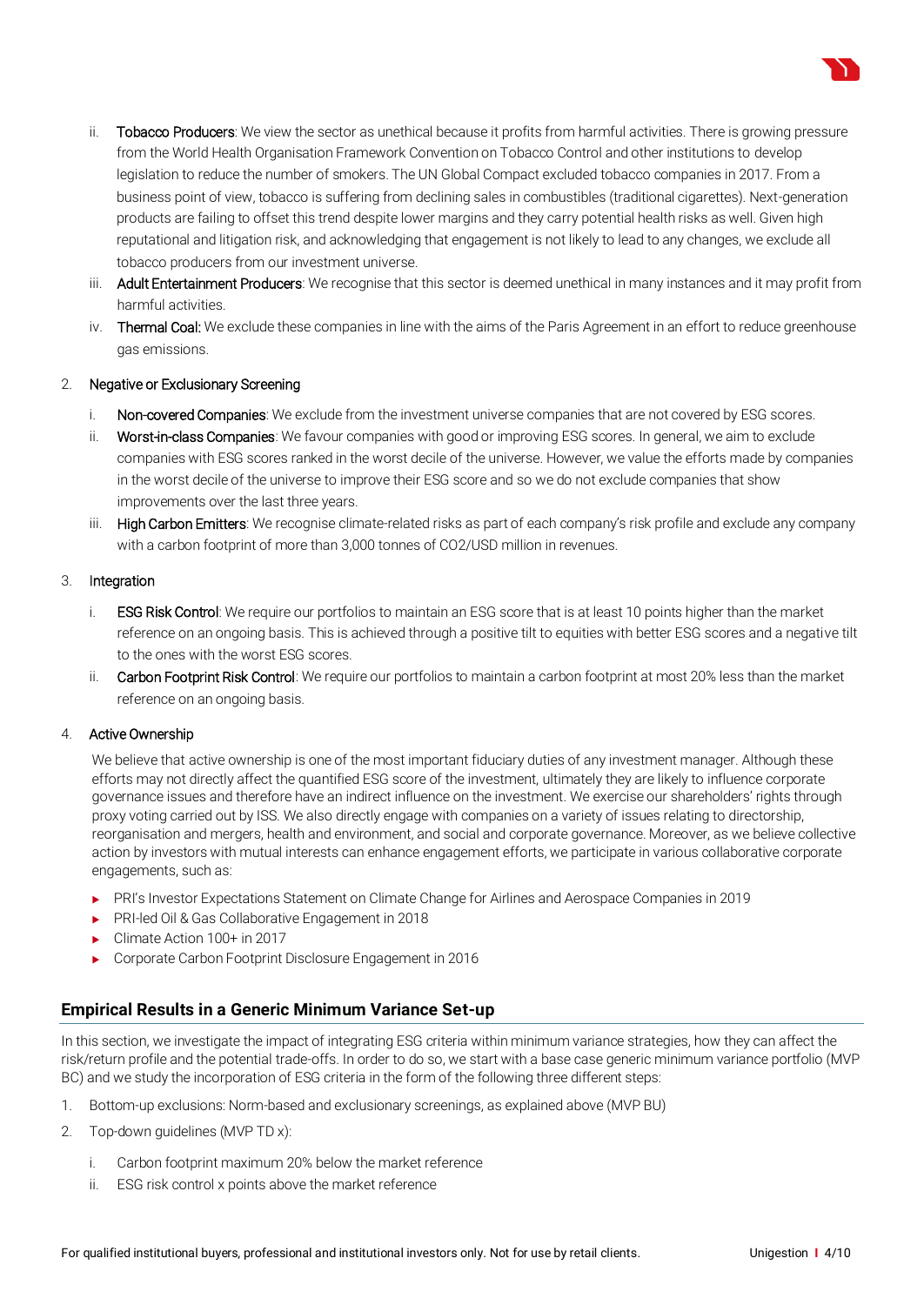

#### 3. Bottom-up exclusions (1) and top-down guidelines (2) combined (MVP ESG x)

To construct the minimum variance portfolio, a range of assumptions are required including the investment universe, the period and the constraints that the optimisation is subject to. For our study, the investment universe, as well as the reference index is the MSCI AC World (ACWI). The sample period is from 31 December 2010 to 31 March 2020. We note that the choice of sample period may imply a bias regarding topics that were not in the scope of exclusions in the past and were presented as having material ESG risk later on, such as tobacco producers.

For the purpose of these analyses, we have employed our internal ESG score, which is composed of a combination of indicators and methodologies from various external data providers, such as Sustainalytics, Vigeo Eiris and Trucost. Moreover, we incorporate our global views in terms of ESG criteria allocation, our fundamental analysts' views regarding stocks (where applicable), as well as specific considerations when dealing with controversies. Hereafter, 'ESG score' refers to Unigestion's internal score, which is expressed in rank format ranging from 0 to 100. As an example, for the MPV TD 10 portfolio, the top-down risk control *x* is set to 10, which means that, if the market reference has an overall weighted average score of 50, the portfolio is required to have a score of at least 60 (50+x=50+10=60). In addition, the carbon footprint guideline is based on the carbon intensity direct and first tier indirect (tonnes CO2/USD million) metrics provided by Trucost. For example, if the market reference has an overall weighted average footprint of 200, the portfolio is required to have a score of at most 160 (200×(1-20%)=160).

Finally, we impose a further set of realistic constraints as part of our backtest assumptions. To avoid small immaterial positions and control transaction costs, we require the minimum position threshold to be 10 basis points. To ensure diversification, we set the maximum weight per stock to 5% and the maximum GICS Level 1 (sector) allocation to 30%. For liquidity and transaction cost model calculations, we assume that the size of the portfolio is USD 3 billion in terms of assets under management (AUM). Lastly, to allow for comparability between countries, performance is calculated in USD.

Figure 1 shows summary statistics for the out-of-sample performance of the portfolios under different ESG criteria implementation assumptions (1–3) described above.

| M                         | <b>MVP BC</b> | <b>MVP BU</b> | <b>MVP TD 10</b> | <b>MVP ESG 10</b> | <b>MVP ESG 20</b> | <b>MVP ESG 30</b> | <b>MSCI ACWI</b> |
|---------------------------|---------------|---------------|------------------|-------------------|-------------------|-------------------|------------------|
| Performance               | 5.2%          | 5.7%          | 5.4%             | 5.5%              | 5.5%              | 6.4%              | 5.3%             |
| Volatility                | 8.5%          | 8.6%          | 8.6%             | 8.7%              | 9.0%              | 9.6%              | 14.3%            |
| Sharpe Ratio              | 0.61          | 0.66          | 0.63             | 0.63              | 0.62              | 0.67              | 0.37             |
| Max Drawdown              | $-26.4%$      | $-26.4%$      | $-26.0%$         | $-26.7%$          | $-26.6%$          | $-28.1%$          | $-33.7%$         |
| <b>Information Ratio</b>  | $-1.7%$       | 3.5%          | 1.1%             | 1.3%              | 2.0%              | 12.3%             |                  |
| Beta                      | 0.47          | 0.49          | 0.50             | 0.50              | 0.50              | 0.53              |                  |
| Alpha                     | 0.03          | 0.03          | 0.03             | 0.03              | 0.03              | 0.04              | $\theta$         |
| <b>Bull Participation</b> | 53.6%         | 55.8%         | 57.3%            | 56.9%             | 58.4%             | 63.8%             | 100.0%           |
| <b>Bear Participation</b> | 38.2%         | 37.9%         | 41.5%            | 40.8%             | 42.5%             | 44.0%             | 100.0%           |
| Asymmetry                 | 15.3%         | 17.9%         | 15.8%            | 16.1%             | 15.9%             | 19.8%             | 0.0%             |
| Turnover (2-Way)          | 111.8%        | 113.5%        | 117.2%           | 116.2%            | 114.5%            | 126.9%            | 71.3%            |
| Average #Stocks           | 102           | 101           | 95               | 93                | 83                | 70                | 2483             |
| Average ESG score         | 50.8          | 50.5          | 67.7             | 67.7              | 77.7              | 87.7              | 57.7             |
| Average Carbon Footprint  | 900.9         | 351.7         | 234.5            | 227.5             | 208.9             | 183.4             | 293.3            |

Figure 1: Statistics (Annualised) of Various Minimum Variance Portfolios with Different ESG Criteria

Source: MSCI, Sustainalytics, Trucost, Unigestion. Simulated performance is not indicative of future returns.

Figure 1 shows that the bottom-up exclusions (BU), the top-down control (TD) and the combination of the two (ESG *x*) up to *x* = 30 do not change the overall risk/return profile of the minimum variance portfolios (MVPs) materially. In fact, there is evidence that compared to the base case (BC), ESG x reduces maximum drawdown and improves both information ratios and the asymmetry characteristics. We note that the beta of the portfolio increases slightly with the addition of ESG criteria from 0.47 in the base case to 0.50 for the ESG 10 case that we currently implement in our standard portfolios. As we would expect, the realised portfolio turnover increases as we raise the threshold of the ESG criteria *x.* Similarly, consistent with our expectations, the average number of stocks falls as we tighten the guidelines and reduce the set of admissible investments. The asymmetry metric measures the difference between the bull and bear market participation. It improves mainly due to bottom-up restrictions. The participation in both bull and bear markets increases by introducing both bottom-up and top-down exclusions. However, the improvement in bull participation is more than the deterioration due to bear participation.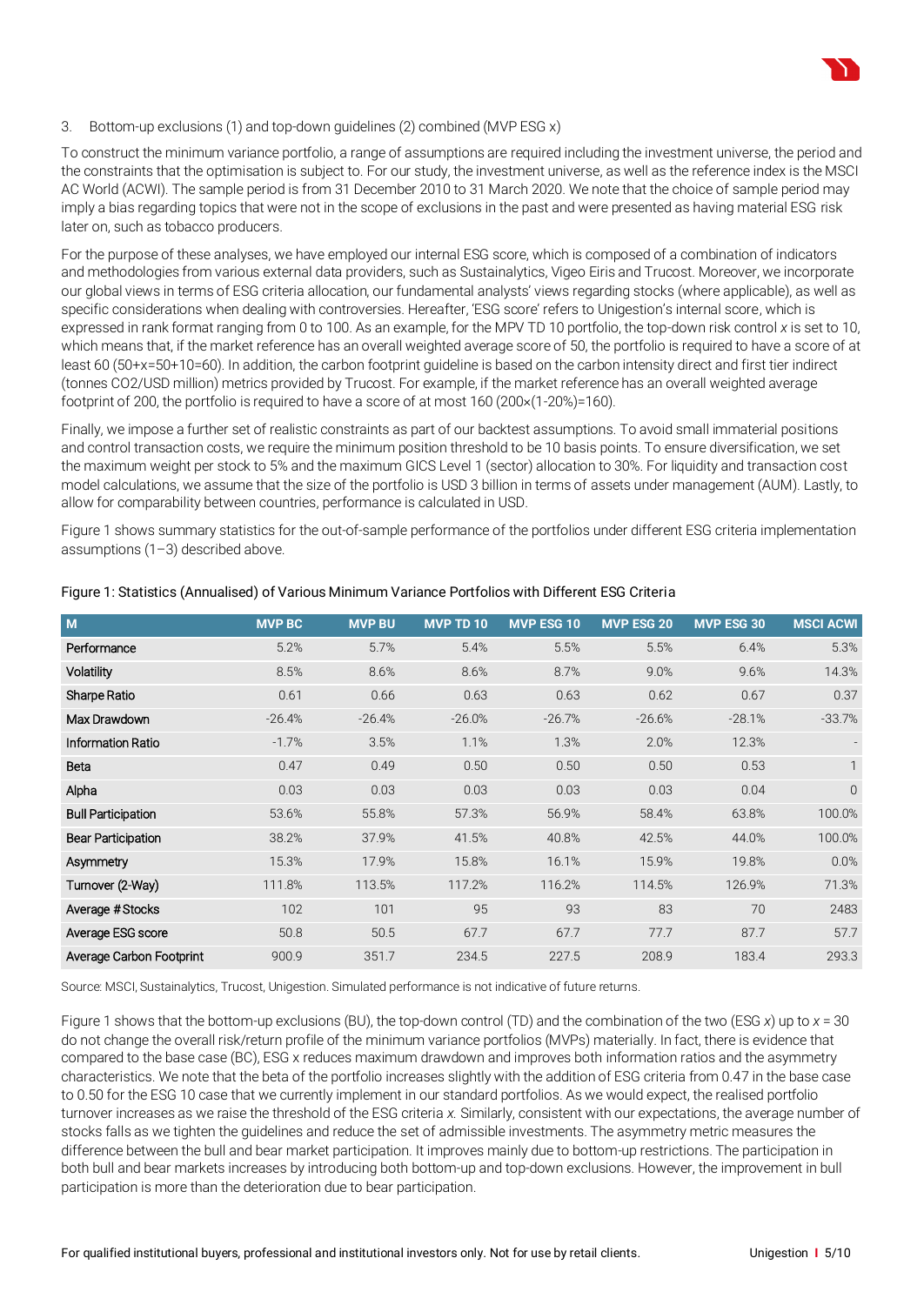

Figure 2 shows the historical performance of the different MVPs in terms of cumulative growth of USD 100, starting in December 2010. We observe that the base line portfolio (MVP BC) is at the bottom of the chart most of the time. This suggests that the inclusion of ESG preferences does not sacrifice portfolio performance. In fact, the portfolio with the strictest ESG criteria (ESG x=30) generates the strongest performance. At Unigestion, we chose to implement the lighter ESG x=10 approach as a first step in implementing the new ESG methodology. Based on our quantitative analysis and experience with the ratings, we may consider increasing the ESG threshold further in the future since portfolio efficiency does not seem to deteriorate, while the ESG characteristics of the portfolio improve.





Source: MSCI, Sustainalytics, Trucost, Unigestion. Simulated performance is not indicative of future returns.

To examine the robustness of our conclusions, we carry out a sub-sample analysis below. Figure 3 reports the annual performance of the different ESG implementations (1–3). We see that the minimum variance portfolios generally move in lock step and provide downside protection with either positive or smaller negative performance than the market capitalisation benchmark in years when the MSCI ACWI declines (2011, 2015, and 2018). Overall, the addition of ESG preferences does not lead to a deterioration in performance.

|                  | 2011    | 2012  | 2013  | 2014  | 2015    | 2016 | 2017  | 2018     | 2019  | <b>2020 YTD</b> |
|------------------|---------|-------|-------|-------|---------|------|-------|----------|-------|-----------------|
| MVP BC           | 4.6%    | 9.7%  | 13.0% | 13.1% | 0.2%    | 4.4% | 17.6% | $-4.2%$  | 10.4% | $-16.3%$        |
| <b>MVP BU</b>    | 5.6%    | 9.8%  | 15.4% | 12.4% | 1.9%    | 4.8% | 16.9% | $-4.3%$  | 11.0% | $-16.2%$        |
| MVPTD 10         | 5.4%    | 9.2%  | 15.3% | 11.7% | 0.8%    | 3.8% | 19.9% | $-6.5%$  | 12.7% | $-16.5%$        |
| MVP ESG 10       | 6.2%    | 8.8%  | 14.8% | 12.0% | 0.7%    | 4.2% | 19.2% | $-6.4%$  | 13.3% | $-16.7%$        |
| MVP ESG 20       | 5.4%    | 8.5%  | 15.0% | 11.8% | 0.4%    | 4.4% | 19.5% | $-6.7\%$ | 14.8% | $-16.5%$        |
| MVP ESG 30       | 6.4%    | 7.4%  | 19.0% | 13.2% | $-0.4%$ | 5.6% | 18.7% | $-6.3%$  | 19.2% | $-17.1%$        |
| <b>MSCI ACWI</b> | $-7.3%$ | 16.1% | 22.8% | 4.2%  | $-2.4%$ | 7.9% | 24.0% | $-9.4%$  | 26.6% | $-21.4%$        |

# Figure 3: Annual Performance of Various Minimum Variance Portfolios with Different ESG Criteria

Source: MSCI, Sustainalytics, Vigeo Eiris, Trucost, Unigestion. Simulated performance is not indicative of future returns.

The realised annualised performance and volatility in Figure 1 and 3 are stable, with a slight increase with implementing each layer of ESG criteria up to level 30 versus the market reference. However, the relationship between ESG principles, performance and risk needs to be interpreted with caution. This is because many of the negative ESG criteria known and commonly used today were developed with the benefit of hindsight and the knowledge of their historical impact in terms of environmental, social or governance risks. While their impact on performance is positive in the backtests, some of these ESG definitions have been backfilled in the past, thus potentially overestimating their impact in the future. In general, for the reasons mentioned in earlier, we do not expect ESG criteria to be a source of return. Rather, we expect controlling ESG risk to aid us in reducing overall portfolio risk over the long term.

To better understand the impact of ESG considerations on the portfolios, Figure 4 shows the average country allocation for the different minimum variance portfolios as well as the benchmark. We note that the average country allocation is relatively stable. It is only at an ESG threshold level x=30 that some allocation changes become apparent.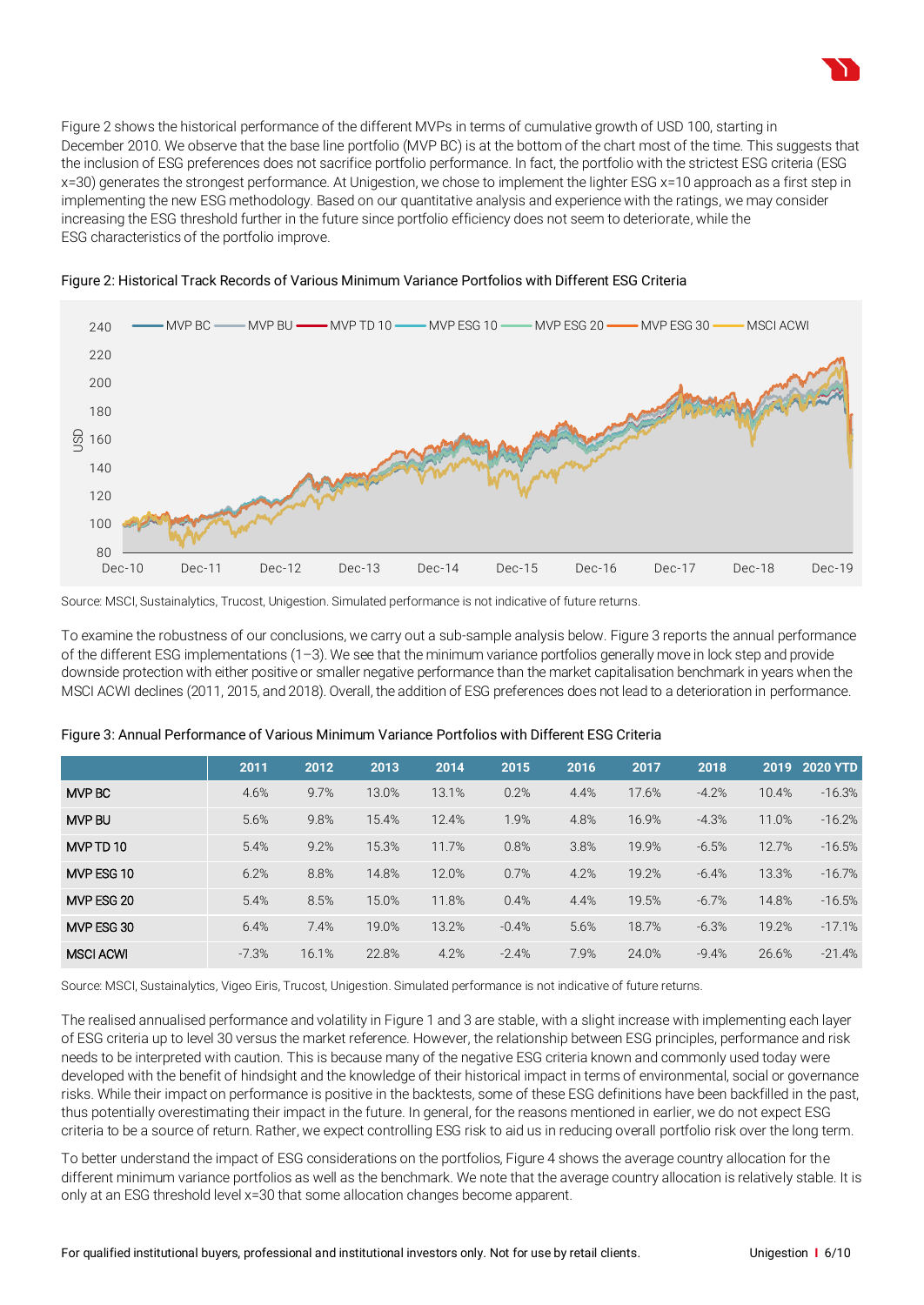



### Figure 4: Average Country Allocation of Various Minimum Variance Portfolios with Different ESG Criteria

Source: MSCI, Sustainalytics, Trucost, Unigestion. Simulated performance is not indicative of future returns.

The above suggests that each country has stocks with relatively similar risk-adjusted return and ESG criteria so that tightening the ESG preferences does not have a significant effect on the country allocations. We would, however, not expect the same conclusion when we move from an analysis of country allocations to sector allocations. Some sectors, such as Utilities for example, have very significant environmental risks compared to others.

Figure 5 reports the sector allocations for the different minimum variance portfolios as well as the benchmark. Average sector allocation over time is relatively stable. The biggest change in sector allocation comes from bottom-up filtering, which has a significant impact on Utilities. In addition, we observe major changes due to tightening the top-down criteria in the reduction in Consumer Discretionary versus an increase in Communication Services and Information Technology.



# Figure 5: Average Sector Allocation of Various Minimum Variance Portfolios with Different ESG Criteria

Source: MSCI, Sustainalytics, Trucost, Unigestion. Simulated performance is not indicative of future returns.

# **Conclusion**

In this study, we have examined the impact of the implementation of different ESG criteria on the portfolio construction process of so-called low risk or minimum variance portfolios. We noted the limitations of such backtests from the outset in terms of their ability to forecast future performance. We again stress that our analysis of the economic mechanism governing the effect of ESG criteria on portfolios would indicate that ESG integration can be beneficial for long-term risk, but we do not support a positive or negative relationship between ESG criteria and performance in theory. Our analysis shows that adding both bottom-up and top-down ESG restrictions into the portfolio construction process under realistic transaction costs and liquidity assumptions does not change the efficiency of the portfolio in an economically significant way. On the contrary, there is evidence of a slight improvement of the risk-adjusted performance and downside protection offered by minimum variance portfolios with additional ESG risk considerations. This means that investors can achieve their objectives in terms of both risk and performance, while at the same time addressing their ESG preferences.

For qualified institutional buyers, professional and institutional investors only. Not for use by retail clients. Unigestion **I** 7/10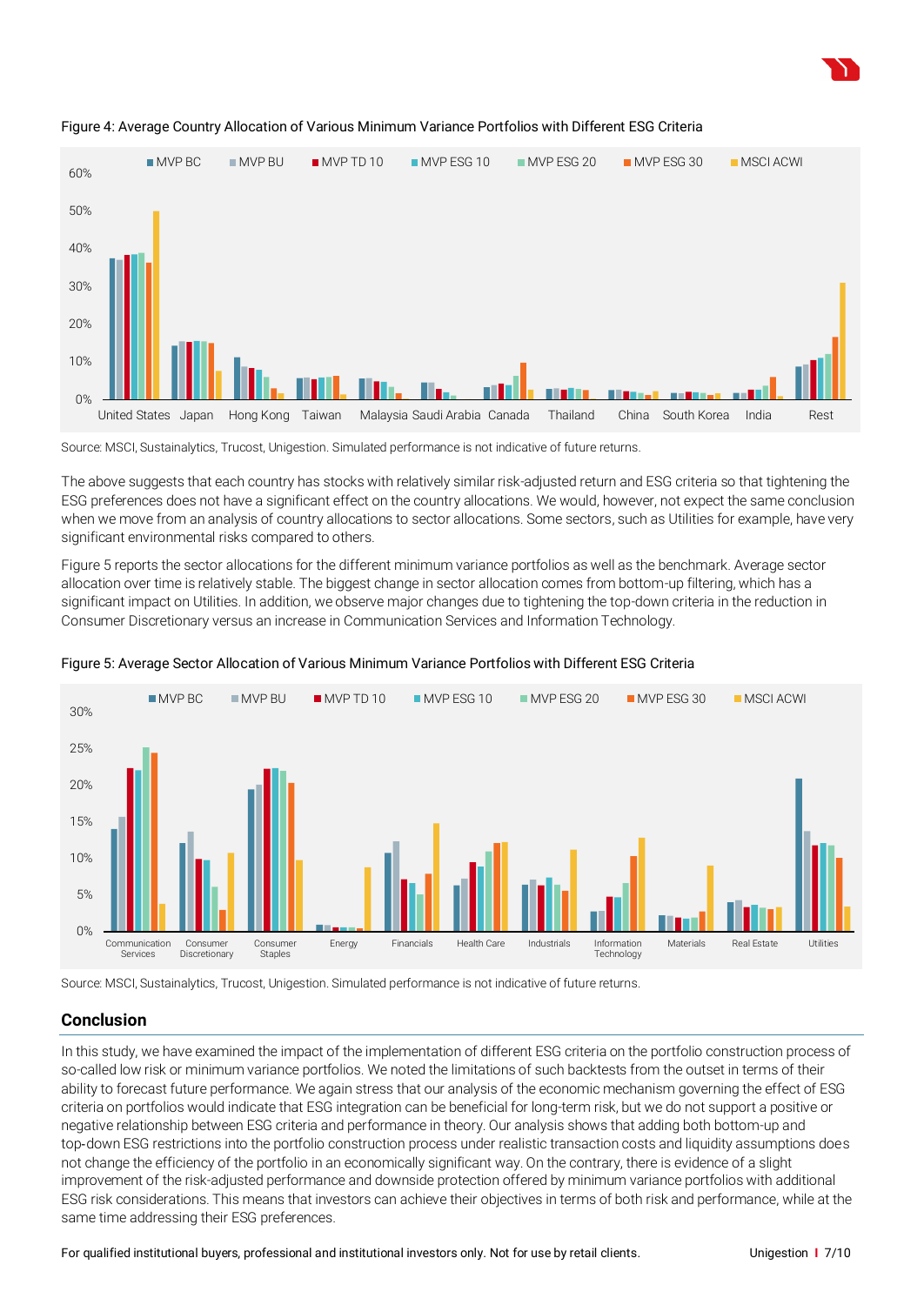

# **References**

Amel-Zadeh, A. and G. Serafeim, Why and How Investors Use ESG Information: Evidence from a Global Survey, Financial Analysts Journal, 2018, Volume 74 Issue 3, pp. 87–103.

CFA Institute, 2015, Environmental, Social, and Governance Issues in Investing: A Guide for Investment Professionals, 1–43.

Hartzmark, S.M. and A. B. Sussman, Do Investors Value Sustainability? A Natural Experiment Examining Ranking and Fund Flows, Journal of Finance, Forthcoming.

Giese, G., Lee, L.-E., Melas, D., Nagy, Z and L. Nishikawa, Foundations of ESG Investing, Part 1: How ESG Affects Equity Valuation, Risk and Performance, 2017, MSCI.

Global Sustainable Investment Alliance (GSIA), 2016, Global Sustainable Investment Review 2016.

Pedersen, L. H., Fitzgibbons, S. and Pomorski, L., Responsible Investing: The ESG-Efficient Frontier (October 1, 2019). Available at SSRN: https://ssrn.com/abstract=3466417 or http://dx.doi.org/10.2139/ssrn.3466417

Berg, Florian, Julian F. Koelbel, and Roberto Rigobon, Aggregate Confusion: The Divergence of ESG Ratings, MIT Sloan Working Paper 5822-19. Cambridge, MA: MIT Sloan School of Management, August 2019.

Cao, Jie and Titman, Sheridan and Zhan, Xintong and Zhang, Weiming Elaine, ESG Preference and Market Efficiency: Evidence from Mispricing and Institutional Trading (March 12, 2019). Available at SSRN[: https://ssrn.com/abstract=3353623](https://ssrn.com/abstract=3353623)

Chan, Ying and Hogan, Ked and Schwaiger, Katharina and Ang, Andrew, ESG in Factors (January 19, 2020). Available at SSRN: https://ssrn.com/abstract=3522354 o[r http://dx.doi.org/10.2139/ssrn.3522354](http://dx.doi.org/10.2139/ssrn.3522354)

Chaudhry, Hanif, Summer, Shah and Kolanovic (2019) ESG – Environmental, Social & Governance Investing What's the best way to invest in ESG?

Li, F. and A. Polychronopoulos, 2020, What a Difference an ESG Ratings Provider Makes!, available at [www.researchaffiliates.com/esg](http://www.researchaffiliates.com/esg)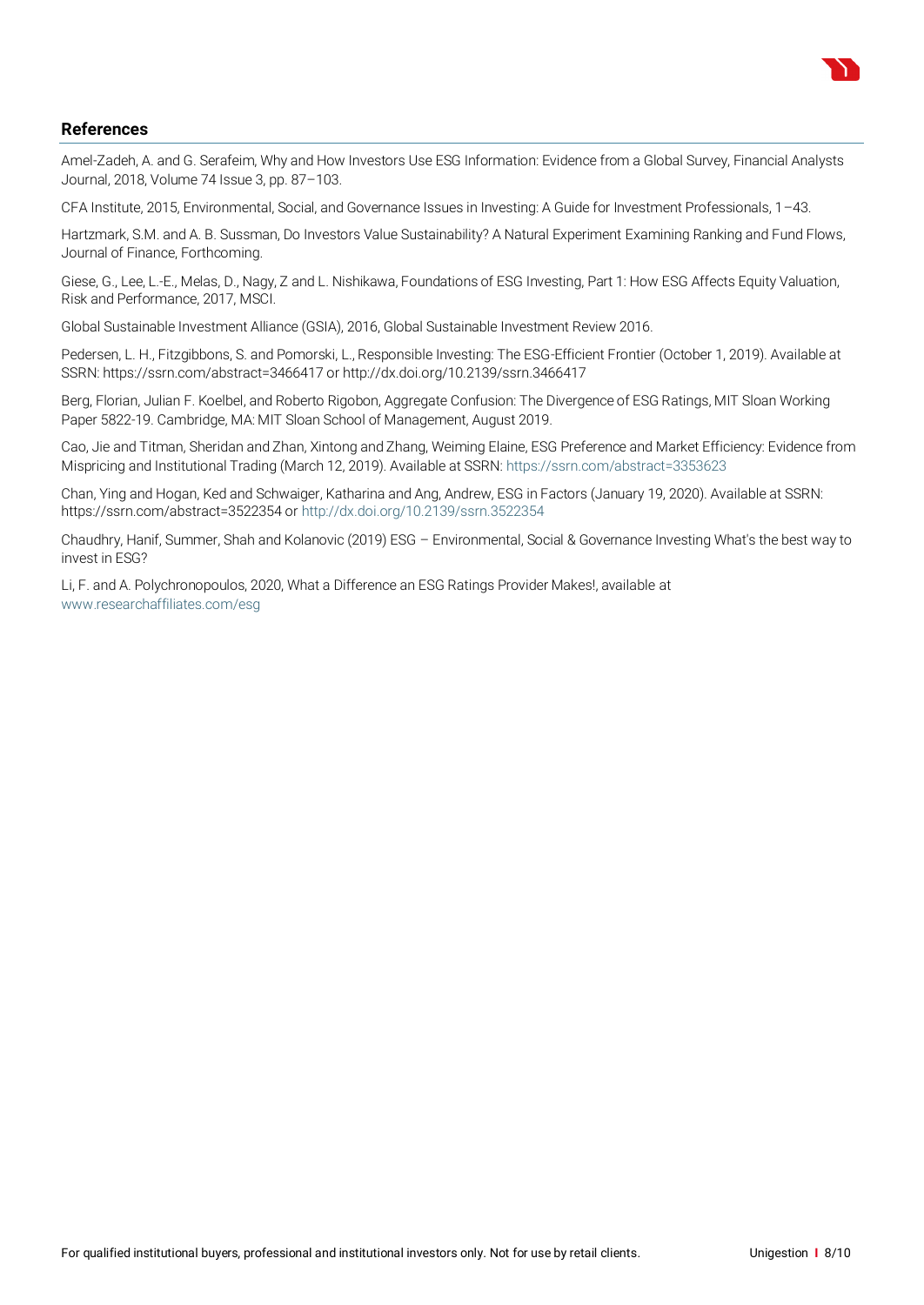

# **Important Information**

Past performance is no guide to the future, the value of investments, and the income from them change frequently, may fall as well as rise, there is no guarantee that your initial investment will be returned. This document has been prepared for your information only and must not be distributed, published, reproduced or disclosed (in whole or in part) by recipients to any other person without the prior written consent of Unigestion. It is neither directed to, nor intended for distribution or use by, any person or entity who is a citizen or resident of, or domiciled or located in, any locality, state, country or jurisdiction where such distribution, publication, availability or use would be contrary to law or regulation. This is a promotional statement of our investment philosophy and services only in relation to the subject matter of this presentation. It constitutes neither investment advice nor recommendation. This document represents no offer, solicitation or suggestion of suitability to subscribe in either the investment vehicles to which it refers or to any securities or financial instruments described herein. Any such offer to sell or solicitation of an offer to purchase shall be made only by formal offering documents, which include, among others, a confidential offering memorandum, limited partnership agreement (if applicable), investment management agreement (if applicable), operating agreement (if applicable), and related subscription documents (if applicable). Such documentation contains additional information material to any decision to invest. Please contact your professional adviser/consultant before making an investment decision.

Where possible we aim to disclose the material risks pertinent to this document. The views expressed in this document do not purport to be a complete description of the securities, markets and developments referred to in it. Reference to specific securities should not be considered a recommendation to buy or sell. Unigestion maintains the right to delete or modify information without prior notice.

Investors shall conduct their own analysis of the risks (including any legal, regulatory, tax or other consequences) associated with an investment and should seek independent professional advice. Some of the investment strategies or financial instruments described or alluded to herein may be construed as high risk and not readily realisable investments, which may experience substantial and sudden losses including total loss of investment. These are not suitable for all types of investors. Unigestion has the ability in its sole discretion to change the strategies described herein.

To the extent that this report contains statements about the future, such statements are forward-looking and subject to a number of risks and uncertainties, including, but not limited to, the impact of competitive products, market acceptance risks and other risks. Actual results could differ materially from those in the forward-looking statements. As such, forward looking statements should not be relied upon for future returns. Targeted returns reflect subjective determinations by Unigestion based on a variety of factors, including, among others, internal modeling, investment strategy, prior performance of similar products (if any), volatility measures, risk tolerance and market conditions. Targeted returns are not intended to be actual performance and should not be relied upon as an indication of actual or future performance. No separate verification has been made as to the accuracy or completeness of the information herein.

Data and graphical information herein are for information only and may have been derived from third party sources. Unigestion takes reasonable steps to verify, but does not guarantee, the accuracy and completeness of information from third party sources. As a result, no representation or warranty, expressed or implied, is or will be made by Unigestion in this respect and no responsibility or liability is or will be accepted. All information provided here is subject to change without notice. It should only be considered current as of the date of publication without regard to the date on which you may access the information. Rates of exchange may cause the value of investments to go up or down. An investment with Unigestion, like all investments, contains risks, including total loss for the investor.

Backtested or simulated performance is not an indicator of future actual results. The results reflect performance of a strategy not currently offered to any investor and do not represent returns that any investor actually attained. Backtested results are calculated by the retroactive application of a model constructed on the basis of historical data and based on assumptions integral to the model which may or may not be testable and are subject to losses.

Changes in these assumptions may have a material impact on the backtested returns presented. Certain assumptions have been made for modeling purposes and are unlikely to be realized. No representations and warranties are made as to the reasonableness of the assumptions. This information is provided for illustrative purposes only. Backtested performance is developed with the benefit of hindsight and has inherent limitations. Specifically, backtested results do not reflect actual trading or the effect of material economic and market fac tors on the decisionmaking process. Since trades have not actually been executed, results may have under- or over-compensated for the impact, if any, of certain market factors, such as lack of liquidity, and may not reflect the impact that certain economic or market factors may have had on the decisionmaking process. Further, backtesting allows the security selection methodology to be adjusted until past returns are maximized. Actual performance may differ significantly from backtested performance.

#### Additional Information for U.S. Investors

The performance figures are based on estimated fees and expenses as well as on the underlying strategy's estimated performances given by fund managers, administrators, custodians and third party sources at a given date. Where performance is reflected gross of fees, potential investors should be aware that the inclusion of fees, costs and charges will reduce the overall value of performance. Unless otherwise stated, the performance data source are Unigestion, Bloomberg and Compustat.

This information is provided to you solely to give you background information relating to Unigestion, certain strategies it implements and currently offers. Before making an investment decision with respect to the strategy discussed herein, potential investors are advised to consult with their tax, legal, ERISA and financial advisors. Note that not all strategies may be available or suitable for investment by U.S. investors.

This document may contain forward-looking statements, including observations about markets and industry and regulatory trends as of the original date of this document. Forward-looking statements may be identified by, among other things, the use of words such as "expects," "anticipates," "believes," or "estimates," or the negatives of these terms, and similar expressions. Forward-looking statements reflect Unigestion's views as of such date with respect to possible future events. Actual results could differ materially from those in the forward-looking statements as a result of factors beyond a strategy's or Unigestion's control. Readers are cautioned not to place undue reliance on such statements. No party has an obligation to update any of the forward-looking statements in this document Return targets